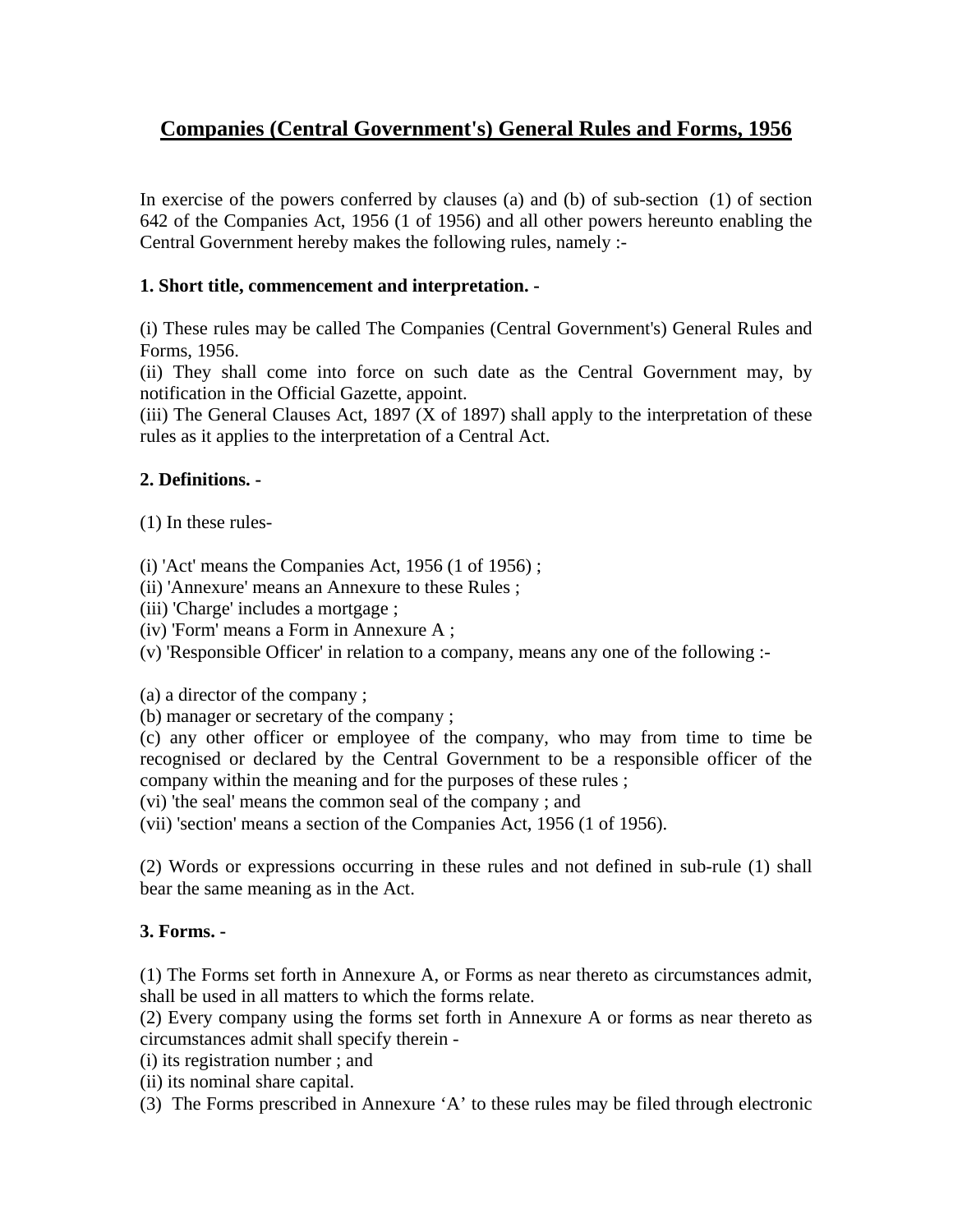media or through any other computer readable media as referred under section 610A of the Companies Act, 1956 (1 of 1956).

(4) The electronic form shall be authenticated as authorized signatories using digital signatures, as defined under the Information Technology Act, 2000 (21 of 2000).

(5) The Forms prescribed in Annexure A when filed in physical form, may be authenticated by authorized signatory by affixing his signature manually.

#### **4. Prescribed particulars.** -

The particulars contained in a Form are hereby prescribed as the particulars, if any, required under the relevant provision or provisions of the Act.

#### **4-A. Sections 20 and 21. -**

(1) A company seeking to change its name or the promoters of a company under a proposed name may make application to the Registrar of Companies of the State in which the registered office of the company or of the proposed company is or is to be situate, for information as to whether the changed name or the name with which the proposed company is to be registered, as the case may be, is undesirable within the meaning of section 20. " Every such application shall be in Form No. 1-A and be accompanied by a fee of Rs. 500 and the Registrar of Companies shall furnish the required information ordinarily within seven days of the receipt of the application " ;

(2) Where the Registrar of Companies informs the company or the promoters of the company that the changed name or the name with which the proposed company is to be registered, as the case may be, is not undesirable, such name shall be available for adoption,

(a) by the said company for a period of six months or,

(b) by the said promoters of the company for a period of six months, from the date of intimation by the Registrar.

#### **4-B. Alteration of articles. -**

Where the alteration of the articles of association of any company has the effect of converting a public company into a private company, the company shall make, within three months from the date when the special resolution for the alteration of the articles of the company was passed, an application in writing in Form No. 1-A or in a form as near thereto as the circumstances of the case admit to the Central Government for its approval of the alteration of the articles of the company.

#### **4BB. Section 5.-Officer who is in default. -**

(1) The company shall, within thirty days of exercising its powers pursuant to the provisions of clause (f) or clause (g) of section 5 of the Act, file with the Registrar a return in Form 1AA duly signed by Secretary or, where there is no Secretary, by a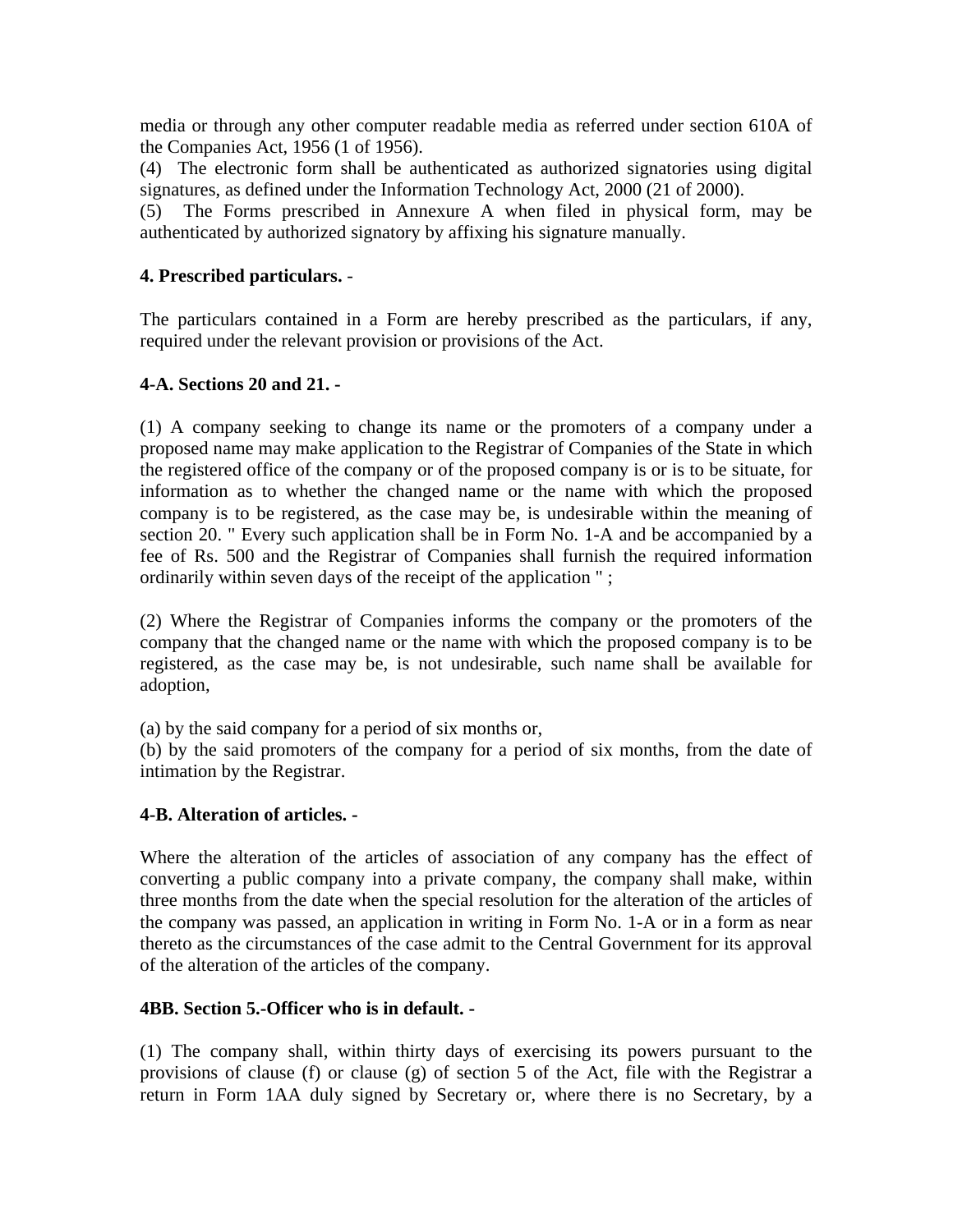director.

(2) Every return relating to exercise of power under clause (f) shall be accompanied by the consent given to the Board of Directors by the person concerned in Form 1AB.

(3) Where, the consent given pursuant to the proviso to clause (f) of section 5 has been revoked or withdrawn, the company shall within thirty days of such revocation or withdrawal file with the Registrar a return in Form 1AC.

# **4C. Section 43A-Private company to become public company in certain cases. -**

The average annual turnover, for the purposes of sub-section (1A) of section 43A of the Act, shall not be less than rupees twenty-five crores.

# **4CC. Section 56-Salient Features of prospectus. -**

The salient features of prospectus for the purposes of sub-section (3) of section 56 shall be in Form-2A.

# **4CCC. Section 58A. -**

For the purpose of sub-section (11) of section 58A, a nomination shall be in Form 2B, set forth in Annexure A

**4CCCA - Section 60A** : For the purposes of sub-section (3) of section 60A, prescribed time limit for filing information memorandum between the first offer of securities, previous offer of securities and succeeding offer of securities shall be three months.

#### **4D. Section 73. -**

The rates of interest, for the purposes of sub-sections (2) and (2A) of section 73, shall be 15 per cent per annum.

#### **5. Section 75-Verification of contract. -**

Copies of contract required to be filed by a company with the Registrar in pursuance of section 75, sub-section (1), clause (b), shall be verified by an affidavit of a responsible officer of the company stating that they are true copies.

#### **5-A. Section 108-Transfer deed. -**

(1) For purposes of clause (a) of sub-section (1A) of section 108, the prescribed authority shall be the Registrar, or such other authority as the Central Government may from time to time appoint in that behalf by notification in the Official Gazette.

(2) An instrument of transfer shall be in Form 7-B set forth in Annexure A.

(2A) An instrument of transfer shall be in Form 7BB in case of companies listed with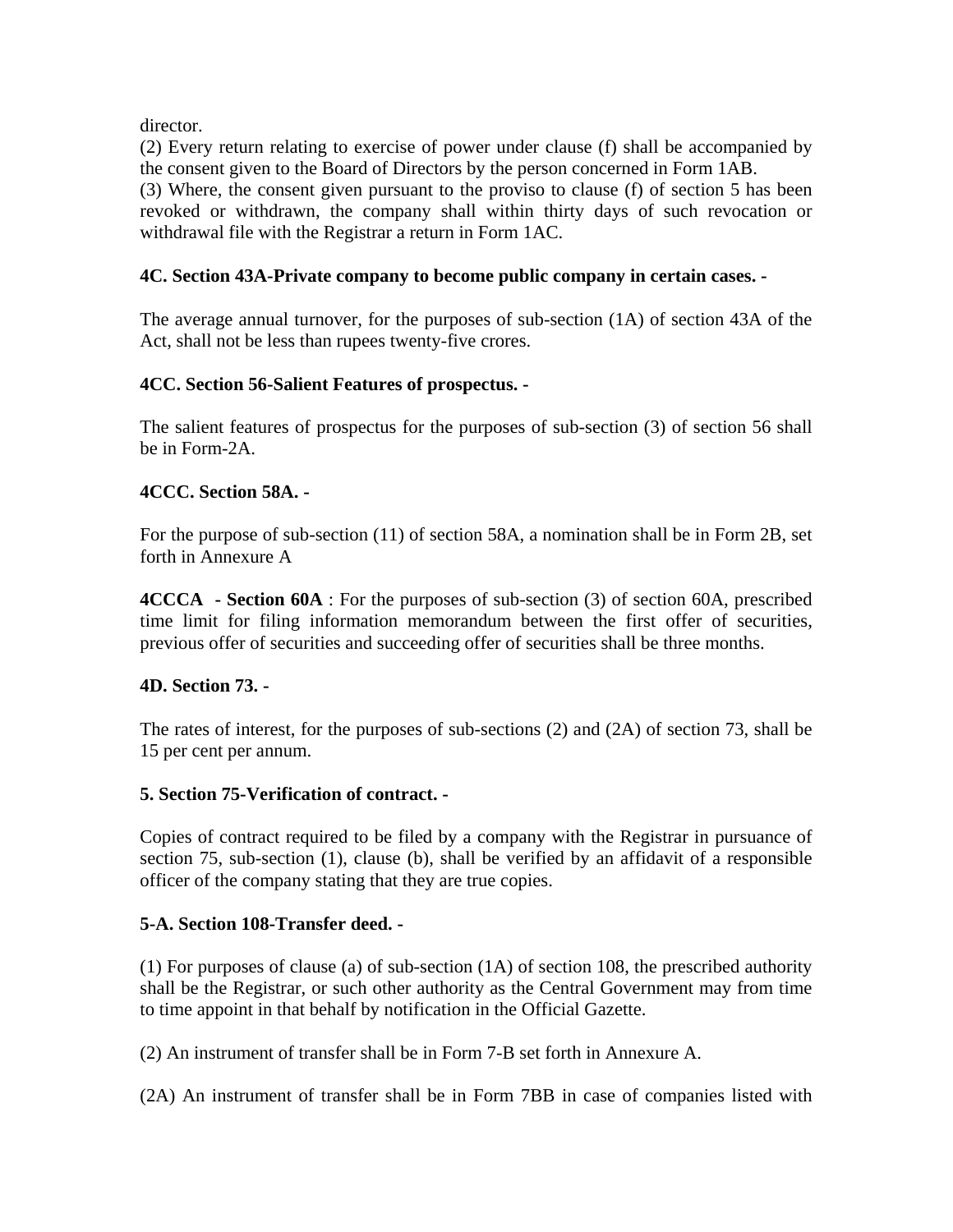OTC Exchange of India, a company registered under section 25 of the Companies Act, 1956, as set forth in Annexure A.

(3) When an instrument of transfer is presented to the prescribed authority referred to in sub-rule (1), that authority shall forthwith stamp or otherwise endorse thereon the date of such presentation, affix its signature thereto and return the instrument to the party presenting the same :

Provided that the said instrument presented in Form 7B as was in force immediately before the 22nd day of April, 1988, the date of commencement of the Companies (Central Government's) General Rules and Forms (Amendment) Rules, 1988, shall be valid, if it is presented and stamped or endorsed by the prescribed authority on or before the 30th day of July, 1988.

Provided further that when the said instrument is sent to the prescribed authority by post, it shall be accompanied by a self-addressed envelope with the requisite postage stamps for the return of the instrument to the sender.

(4) Every application to the Central Government \* for extension of time under subsection (1D) of section 108 shall be made in Form 7C and shall be accompanied by the instrument of transfer forming the subject matter of the application and the fee prescribed therefor.

\* This power of central government has been delegated to the Registrars of Companies.

# **5B. Sections 108A, 108B and 108C.-Application for approval of the Central government. -**

(1) Every application for approval of the Central Government under section 108A of the Act shall be in Form 7D.

(2) Every application under sub-rule (1) shall be accompanied by a challan or a bank draft evidencing payment of a fee of rupees five hundred.

(3) Every intimation referred to in section 108B and every application for approval under section 108C shall be given in Form 7E.

(4) Every application under sub-rule (3) shall be accompanied by a challan or a bank draft evidencing the payment of a fee of rupees five hundred.

#### **5C. Section 77A. -**

(1) A declaration of solvency under sub-section (6) of Section 77A shall be in Form 4A.

(2) The register of the securities brought by a company under sub-section (9) of Section 77A shall be in Form 4B.

(3) The return relating to the buy-back of securities shall be in Form 4C.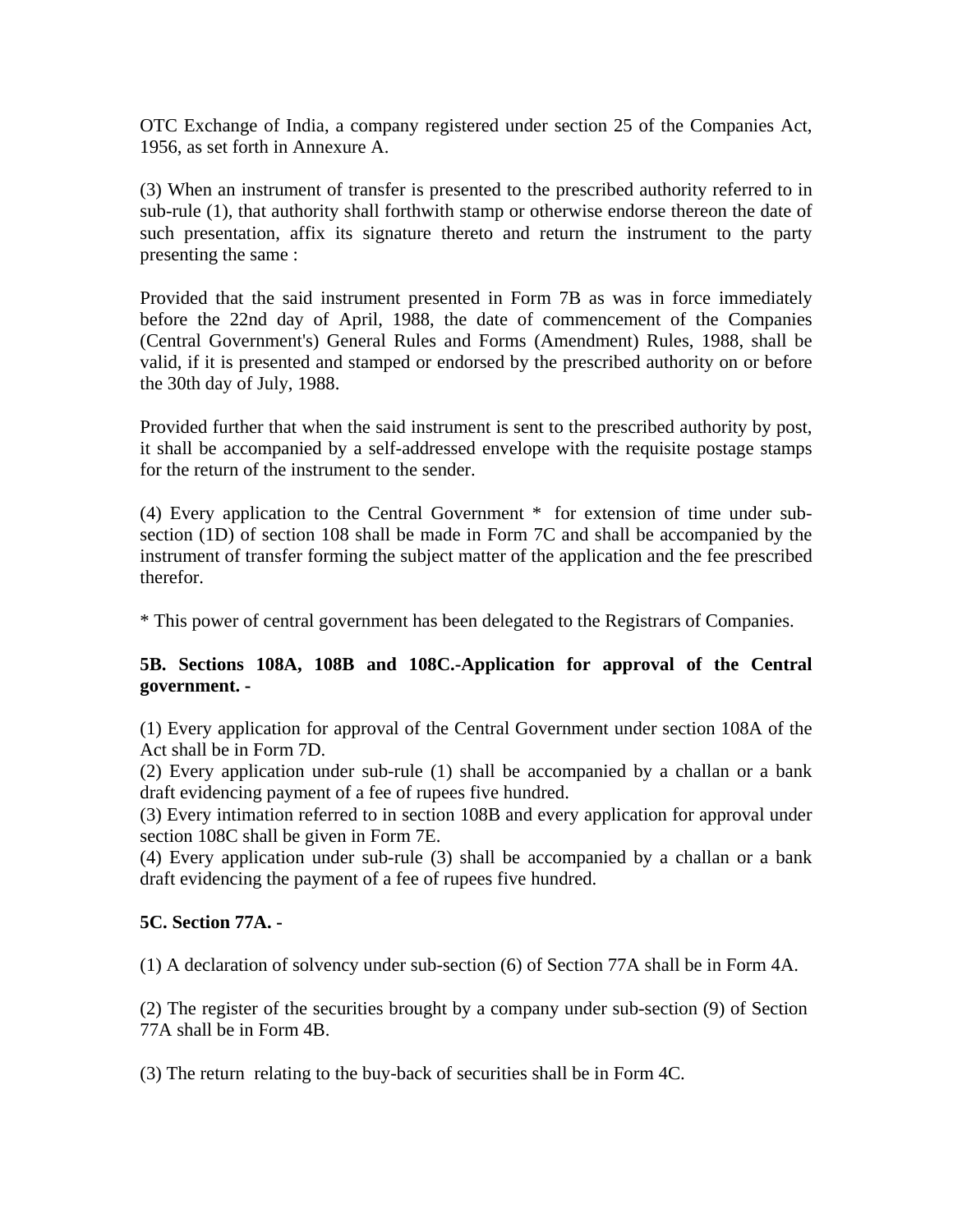(4) The debt equity ratio for listed Housing Finance Companies for the purposes of clause (d) of sub-section (2) of section 77A shall be such as may be specified by the National Housing Bank being the regulator, in consultation with the Central Government.

### **5D. Section 109A. -**

For the purpose of Section 109A (1), a nomination shall be in Form 2B, set forth in Annexure A.

# **6. Sections 125, 127, 128, 130, 132, 135 and 138.-verification of instrument of deed evidencing charge. -**

(a) The prescribed particulars together with copy of the instrument creating the charge or modification thereof or satisfaction of charge shall be filed with the Registrar in Form 8, or Form 10, or form 17 as the case may be, in triplicate.

(b) A copy of every insrument evidencing any charge or modification of charge and required to be filed with the Registrar in pursuance of sections 125, 127, 128 or 135 shall be verified as follows : --

(i) Where the instrument or deed relates solely to property situate outside India, the copy shall be verified by a certificate either under the seal of the company, or under the hand of a responsible officer of the company, or under the hand of some person interested in the mortgage or charge on behalf of any person other than the company, stating that it is a true copy.

(ii) Where the instrument or deed relates, whether wholly or partly, to property situate in India, the copy shall be verified by a certificate of a responsible officer of the company stating that it is true copy or by a certificate of public officer given under and in accordance with the provisions of section 76 the Indian Evidence Act, 1872.

(c) Form 13 shall be filed in triplicate, along with the relevant Form 8 or Form 10, or Form 17, as the case may be, with a fee of rupees ten.

(d) Form 8, or Form 10, or Form 13, or Form 17, as the case may be, shall be signed on behalf of the company and the charge holder.

(e) For the purposes of section 132, the Registrar shall affix stamp on the relative Forms and accompanying instruments with the word 'Registered' under his signature with date and a copy thereof be delivered to the company and the charge-holder.

(f) The register kept in pursuance to sub-section (3) of section 130 shall be open for inspection by any person on payment of a fee of rupees ten for each inspection.

**6A – Section 159 -** Every company having a share capital shall file the annual return with the Registrar together with the Form 20B.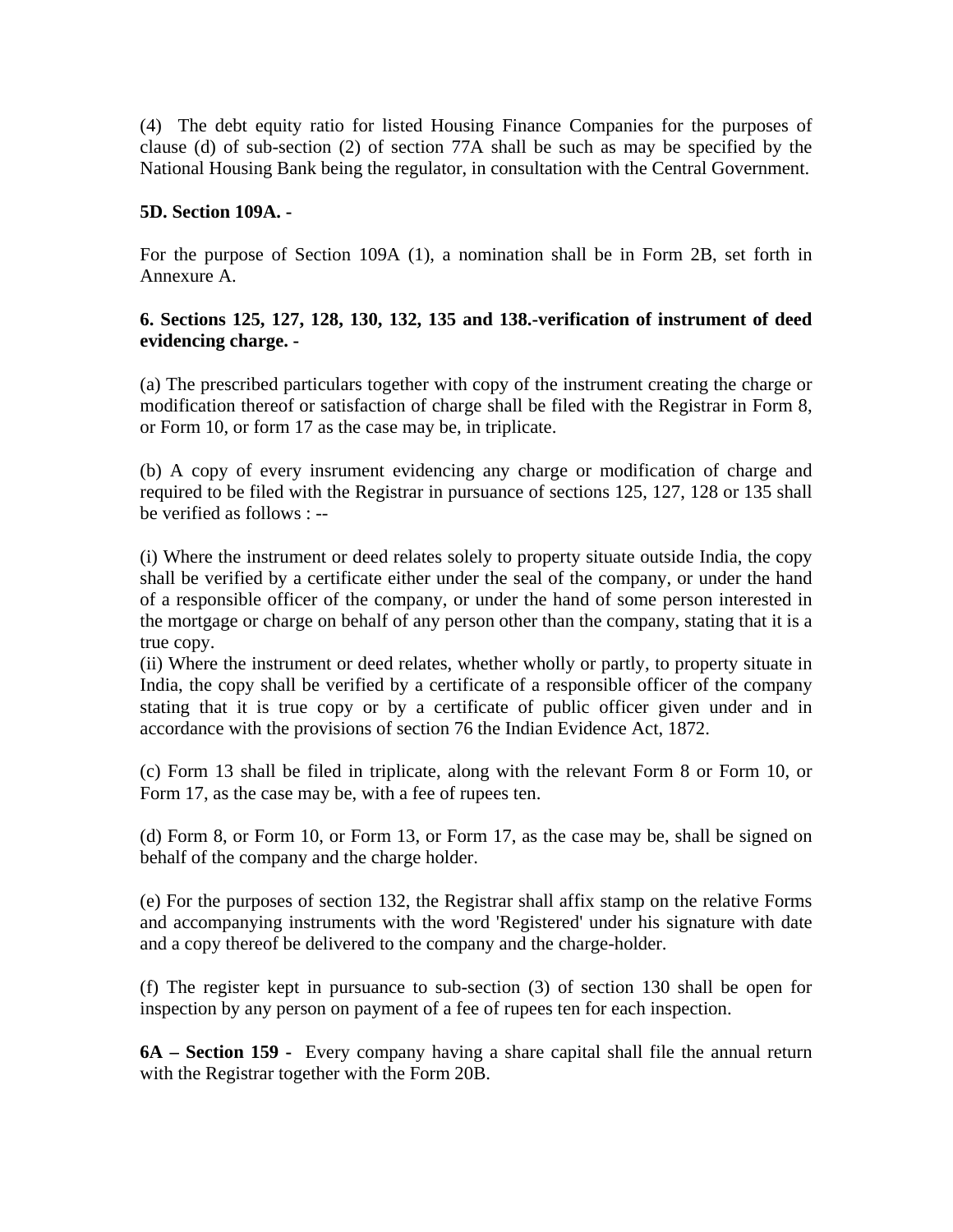**6B – Section 187C -** Every company shall file a return in Form 22B with the Registrar of the declaration made to it in compliance of section 153.

# **Section 170**

### **7. Sections 171 to 186 shall apply. -**

(a) with respect to meetings of any class of members of a company, as adopted and modified in the form set out in Annexure B ;

(b) with respect to meetings of debenture-holders of a company as adopted and modified in the form set out in Annexure C ; and

(c) with respect to meetings of any class of debenture-holders of a company as adopted and modified in the form set out in Annexure D :

Provided that the application of sections 171 to 175 and sections 177 to 186 as in Annexure B, C or D, as the case may require, shall be subject to such other provisions as may be made either in the Articles of the company or in a contract binding on the persons concerned.

#### **7A. Section 219.-Statement containing salient features. -**

(1) The statement containing the salient features of the documents referred to in subsection (1) of section 219 shall be in Form 23AB.

(2) The statement referred to in sub-rule (1) shall be approved by the board of directors and signed on behalf of the board in accordance with the provisions of sub-section (1) of section 215.

(3) A signed copy of the statement shall be attached to the documents filed pursuant to section 220.

**7B. Section 220 -** Every company shall file a balance sheet, profit and loss account and other documents with the Registrar together with the Form 23AC.

**7C. Section 211** – Application to the Central Government for modification in the matters to be stated in the company's balance sheet or profit and loss account shall be made in Form 23AAA.

**7D. Sub-Section (8) of section 212** – Application for exemption from attaching the annual accounts of subsidiary companies shall be made to the Central Government in Form 23AAB.

**7E – Clause (c) of sub-section (2) of section 205**. – Application for not providing depreciation shall be made to the Central Government in Form 23AAC.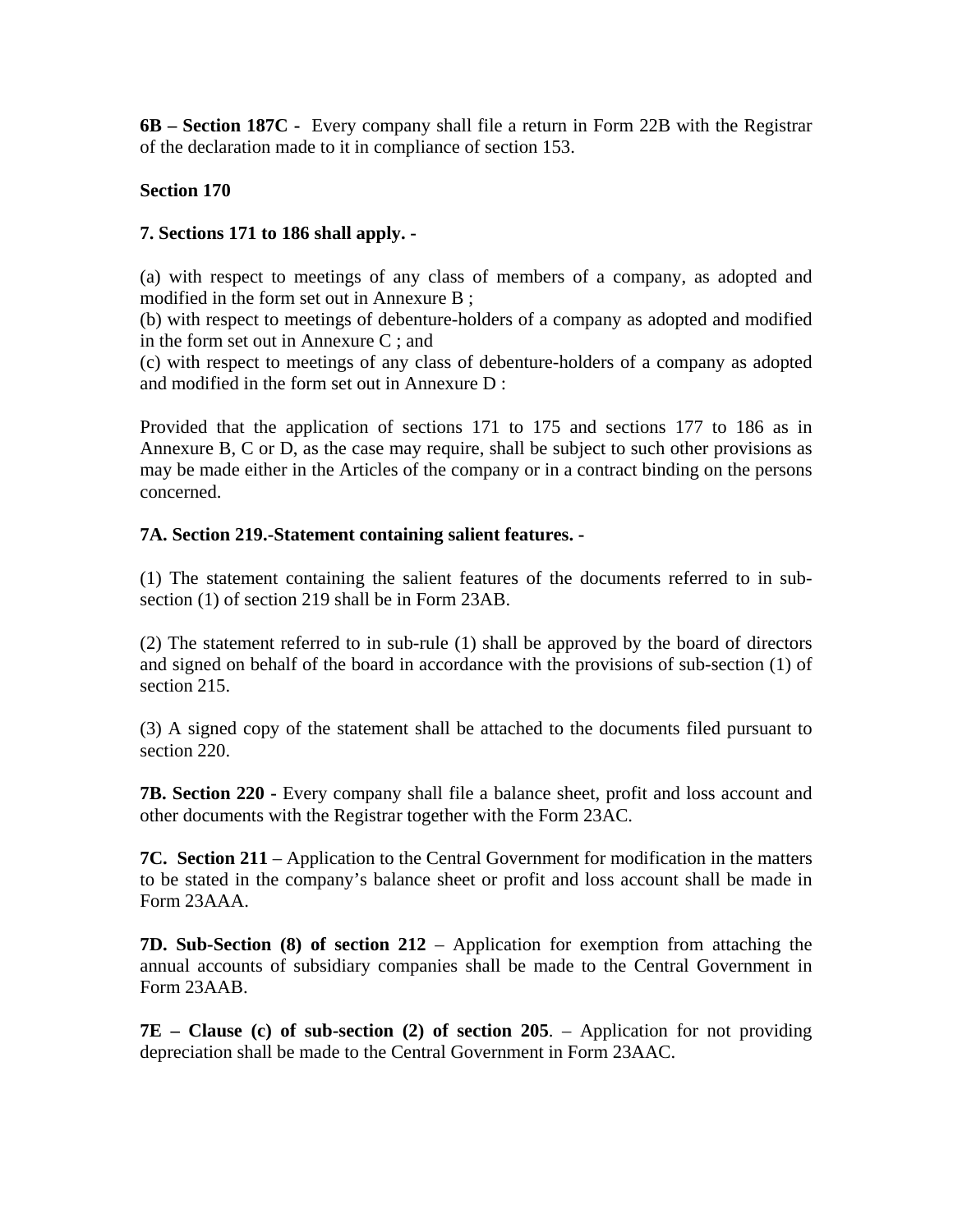**8. Section 235** – Omitted by Amendment Rules 1991 w.e.f. 51-05-1991.

# **9. Section 241-Inspector's report. -**

The fee payable for furnishing a copy of the inspector's report in pursuance of section 241, sub-section (2), clause (b), shall be rupee one for every one hundred words or fractional part thereof.

# **10. Section 246-Inspector's report to be evidence. -**

A copy of the report of any inspector or inspectors shall, for the purposes of section 246, be authenticated either-

(a) by the seal of the company whose affairs have been investigated ; or

(b) by a certificate of a public officer having the custody of the report, under and in accordance with the provisions of section 76 of the Indian Evidence Act, 1872 (1 of 1872).

#### **10A. Section 269-Appointment of managing or whole-time director or manager. -**

(1) Every public company, and every private company, which is a subsidiary of a public company, having a paid-up share capital of rupees five crores or more shall have a managing or whole-time director or a manager.

(2) The return required to be filed with the Registrar, in pursuance of sub-section (2) of section 269 and the certificate required to be incorporated in the said return pursuant to paragraph 3 of Part III of Schedule XIII, shall be filed in Form 25C.

**10AB Section 295A -** Application for giving loan, providing security or guarantee n connection with a loan shall be made to the Central Government in Form 24AB.

#### **\*10B. Section 310-Sitting fee. -**

For the purposes of the first proviso to section 310, the amount of remuneration by way of fee for each meeting of the Board of directors or a Committee thereof, shall be as under:

(a) Companies with a paid-up share Sitting fees not to exceed the sum of capital and free reserve of Rs 10 crore and twenty thousand ru;ees. above or turnover of Rs 50 crore and above (b) other companies Sitting fee not to exceed the sum of ten thousand rupees.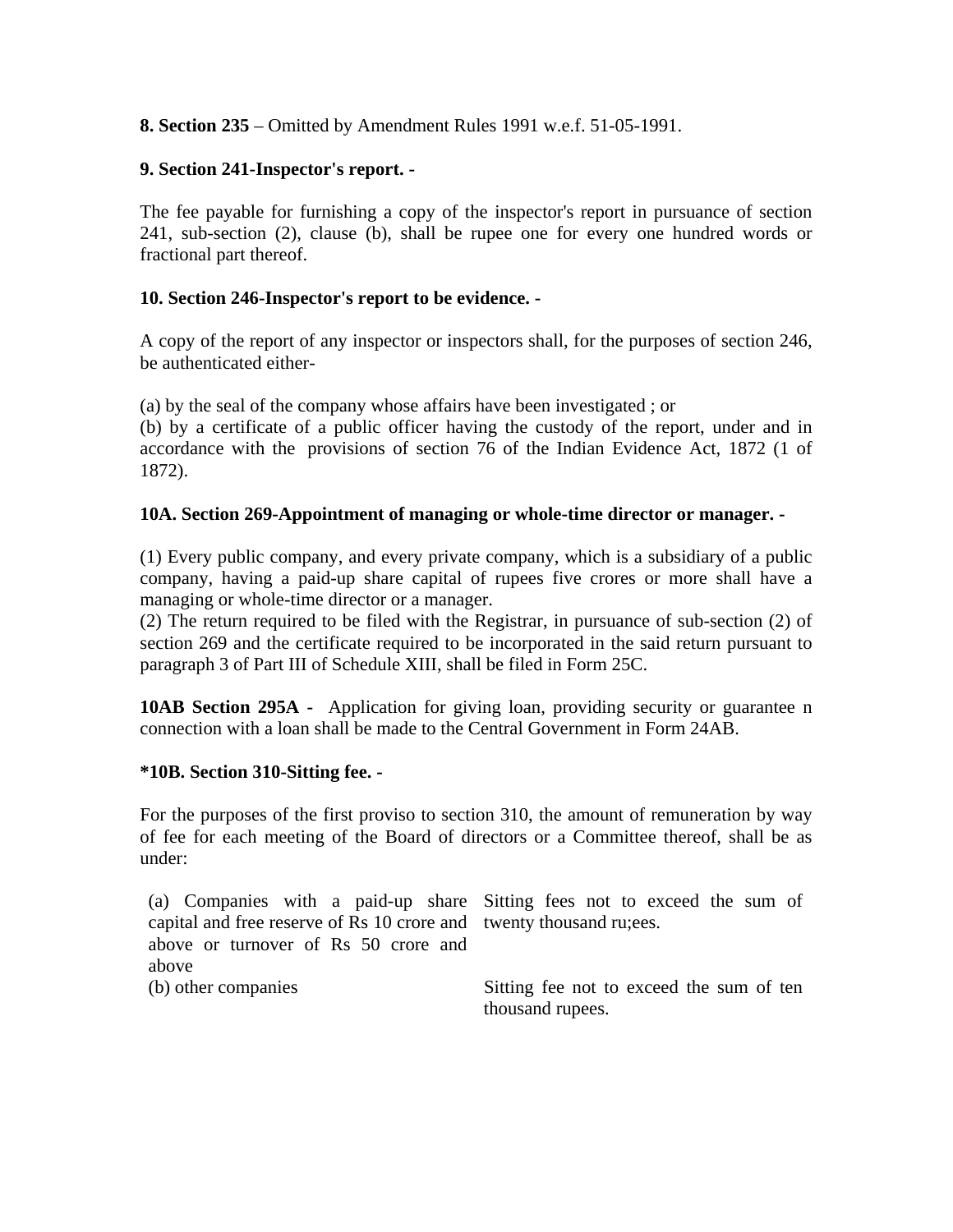# **10C. Section 314.- Office or place of profit. -**

(1) The total monthly remuneration for the purpose of clause (b) of sub-section (1) of section 314, shall not be less than rupees ten thousand.

(2) the total monthly remuneration, for the purpose of sub-section (1B) of section 314, shall not be less than rupees twenty thousand.

# **11 & 11A – Omitted by the Amendment Rules 1991 w.e.f. 31-05-1991.**

#### **11B. Section 370.-Loans to companies under the same management. -**

(1) For the purposed of the first proviso to sub-section (1) of section 370, no special resolution shall be necessary in the case of loans made to other bodies corporate not under the same management as the lending company, where the aggregate of such loans do not exceed thirty per cent of the aggregate of the subscribed capital of the lending company and its free reserves.

(2) The aggregate of the loans made by the lending company to all other bodies corporate shall not, except with the prior approval of the Central Government, exceed-

(a) thirty per cent of the aggregate of the subscribed capital of the lending company and its free reserves, where all such other bodies corporate are not under the same management as the lending company ;

(b) thirty per cent of the aggregate of the subscribed capital of the lending company and its free reserves, where all such other bodies corporate are under the same management as the lending company.

(3)Where a company has defaulted in repayment of any deposit referred to in section 58- A or any part thereof or interest thereupon in accordance with the terms and conditions of such deposit it shall not be make any loan or give any guarantee under section 370 till the default is made good.

#### **11C. Section 372 - Purchase by companies of shares of other companies. -**

(1) The board of directors of a company shall be entitled to invest in the shares of any other body corporate, pursuant to sub-section (2) of section 372,\*\* up to thirty per cent. of the subscribed equity share capital, or the aggregate of the paid up equity and preference share capital, of such other body corporate, whichever is less.

# *Explanation*.-

(1) Where the investments are made by a company together with its one or more subsidiary companies, the percentage specified in this sub-rule shall be computed with reference to the aggregate of the investments made by the company and its subsidiaries.

(2) The aggregate of the investments made by the board in all other bodies corporate shall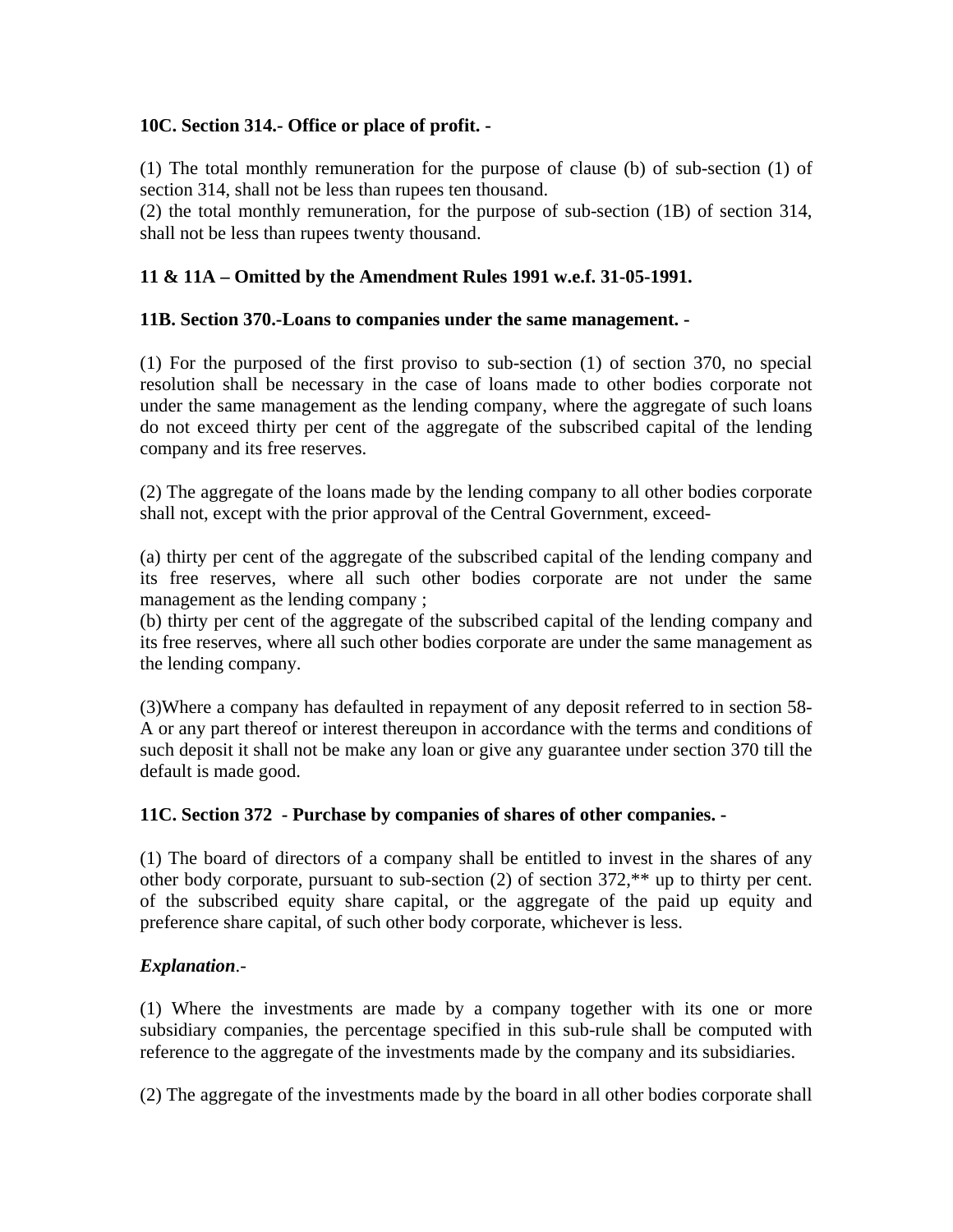not, except with the previous approval of the Central Government, exceed-

(i) thirty per cent of the aggregate of the subscribed capital and free reserves of the investing company ; and

(ii) thirty per cent. of the aggregate of the subscribed capital and free reserves of the investing company, where such other bodies corporate are in the same group.

(3) Where a company which has defaulted in repayment of any deposit referred to in section 58-A or any part thereof or interest thereupon in accordance with the terms and conditions of such deposit it shall not be entitled to invest in the share of any other body corporate under section 372 till the default is made good.

# **12. Section 395 - Acquisition of share of dissenting shareholders. -**

(1) The Notice required to be given by a transferee company-

(a) to any dissenting shareholder of the transferor company in pursuance of section 395, sub-section (1) ; or

(b) to any shareholder of the transferor-company who has not assented to the scheme or contract in pursuance of section 395, sub-section (2), clause (a) shall be given in the manner provided in section 53 for the service of a document by a company on a member thereof.

(2) While making any offer or issuing any circular containing any recommendation to the members of the transferor-company by its directors to accept such offer, the company shall furnish the prescribed information in addition to the statement referred to in subclause (ii) of clause (a) of the said section. See Form No. 35.

#### **12-A. Section 396(3) - Amalgamation of companies in National interest. -**

For the purpose of sub-section (3) of section 396, the Joint Director (Accounts) in the Department of Company Affairs shall be the authority to assess the compensation payable to a member or creditor (including a debenture-holder) of each of the companies amalgamating under that sub-section.

#### **13. Section 399 (4) - Prevention of oppression and mismanagement. -**

(1) Every application under clause (4) of section 399 to the Central Government by any members of a company who wish to be authorised to apply to the Company Law Board shall specify-

- (a) the names and addresses of the applicants ;
- (b) if the company has a share capital, the voting power held by each applicant ;
- (c) the total number of applicants ;
- (d) their total voting power ; and
- (e) the reasons for making the application.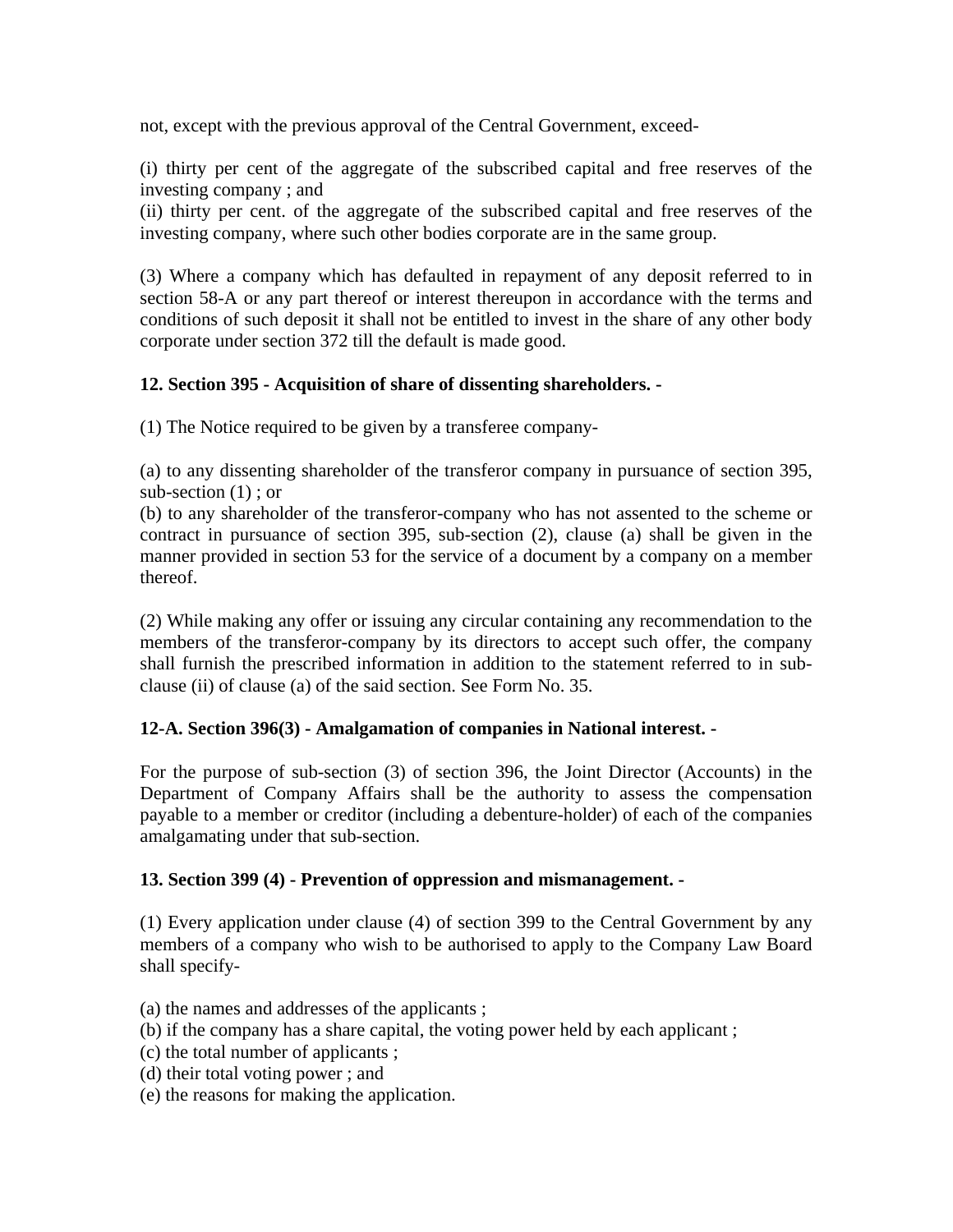(2) The reasons given in pursuance of clause (e) of sub-rule (1) shall be precise and specific.

(3) Every such application shall be accompanied by such documentary evidence in support of the statements made therein as are reasonably open to the applicants.

(4) Every such application shall be signed by the applicants and shall be verified by their affidavit stating that paragraphs thereof are true to their knowledge and paragraphs to the best of their information and belief.

(5) The Central Government may, before passing orders on the application, require the applicants or any one or more of them, to produce such further documentary or other evidence as the Central Government may consider necessary-

(a) for the purpose of satisfying itself as to the truth of the allegations made in the application ; or

(b) for ascertaining any information which, in the opinion of the Central Government, is necessary for the purpose of enabling it to pass orders on the application.

# **13A section 408 and 409 – Omitted by the Amendment Rules 1991 w.e.f. 31-5-1991**

# **14. Section 503 - Committee of Inspection in winding up. -**

 $(1)$  Sub-sections  $(2),(3),(4),(5),(6)$  and  $(10)$  of section 465 shall apply with respect to a committee of inspection appointed in a creditor's voluntary winding up under section 503. (2) Sub-sections (7), (8) and (9) of section 465 shall not apply with respect to the committee, and sub-rules (3) to (5) shall apply instead.

(3) If a member of the committee is adjudged an insolvent, or compounds or arranges with his creditors, or is absent from five consecutive meetings of the committee without the leave of those members who, together with himself represent the creditors or the company as the case may be, his office shall become vacant.

(4) A member of the committee may be removed at a meeting of the creditors if he represents the creditors, or by the company in general meeting if he represents the company, by an ordinary resolution of which seven days' notice has been given stating the object of the meeting.

(5) On a vacancy occurring in a committee, the liquidator shall forthwith summon a meeting of the creditors or a general meeting of the company, as the case may require to fill the vacancy, and the meeting may, by resolution, re-appoint the same, or appoint another person to fill the vacancy :

Provided that if the liquidator, having regard to the position in the winding-up is of the opinion that it is unnecessary for the vacancy to be filled, he may apply to the Court; and the Court may make an order that the vacancy shall not be filled except in such circumstances as may be specified in the order.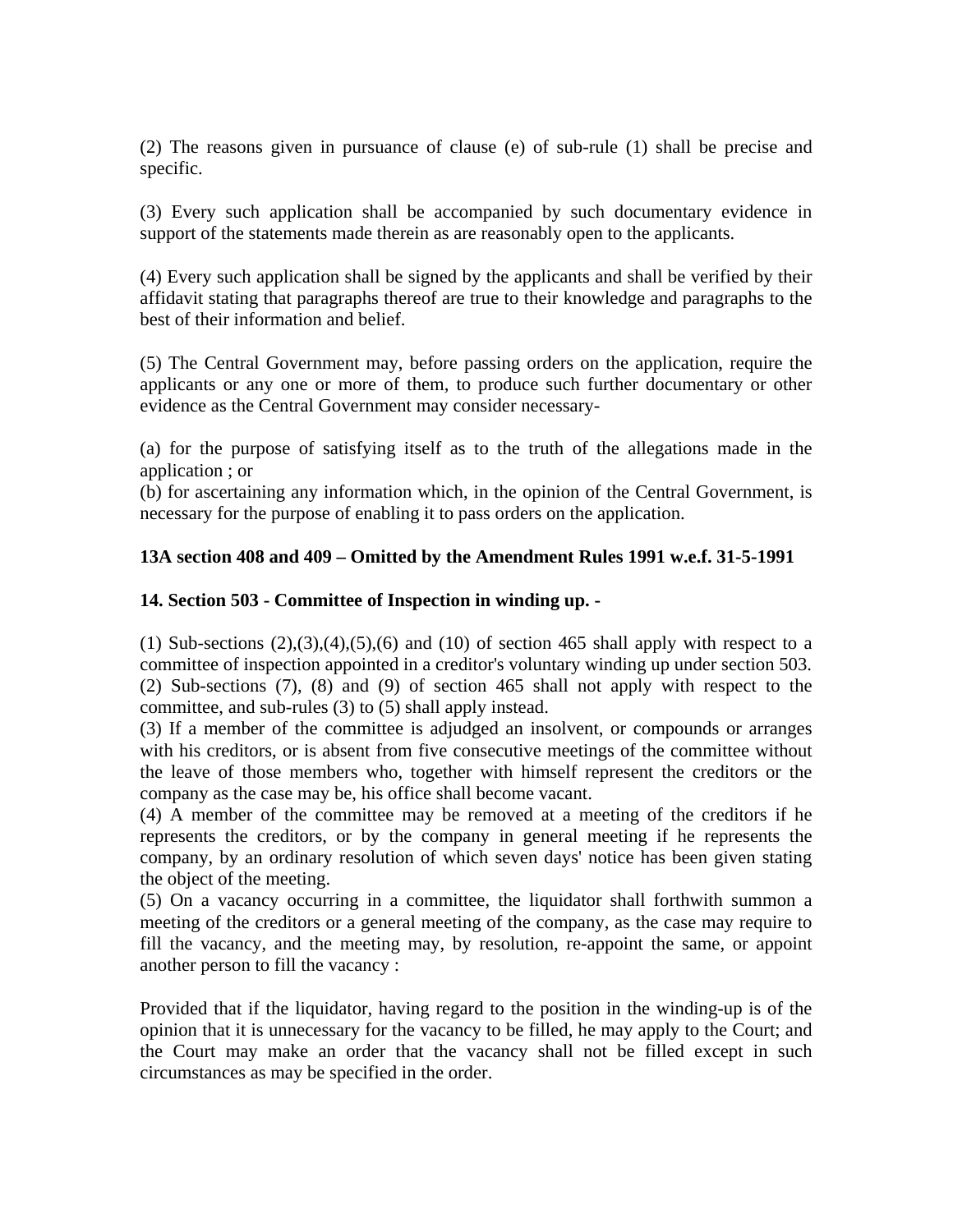# **14-A. Section 549(1) - Inspection of books and papers by creditors and contributories. -**

(1) Any creditor or contributory of a company may apply to the liquidator, for inspection, during office hours, of the books and papers of the company in respect of which an order is made for winding up by or subject to the supervision of the Court and which are in his custody, and the liquidator may, by order, permit inspection of such books and papers in his possession, as he thinks just :

Provided that where the winding-up is for the purpose of reconstruction or amalgamation of the company, inspection of the books and papers of the company shall be subject to orders of the Court to be made on application for the purpose of notice to the liquidator :

Provided further that where a proceeding is pending in the winding up between a contributory or creditor, or a person claiming to be a contributory or a creditor and the liquidator, inspection of the books an papers of the company shall be subject to the orders of the Court in the proceedings as to discovery and inspection.

(2) Every application to the liquidator for permission under sub-rule (1) shall specify :-

(a) the name and address of the applicant ;

(b) description and particulars of the books and papers of which inspection is required ;

(c) the reasons for requiring the inspection of the books and papers referred to in clause (b) ; and

(d) the name of the company in respect of which such inspection is required and, if possible the date of its winding-up order.

(3) Every such application shall be in writing and signed by the applicant in such form, if any, as may be specified by the Central Government, specifying the capacity in which such application is made and giving the particulars of the shareholding or debt, and shall be supported by such evidence as may be required by the liquidator concerned.

(4) Where the liquidator refuses to grant inspection of the books and papers or any portion thereof, the applicant may apply to the Court and shall give notice of the application to the liquidator ; and the Court may pass such orders on the application as it thinks fit, and the inspection, if granted, shall be in accordance with such orders.

# **15. Section 550(3)(a) and (b) - Disposal of books and papers of a company. -**

(1) Except as provided in this rule or in an order of the Court made in pursuance of section 550, sub-section (1), clause (a) the books and papers of a company which has been wound-up and of its liquidator shall not be destroyed for a period of five years from the date of its dissolution.

(2)(a) Any creditor or contributory of any such company may make representations to the Central Government in writing with regard to the desirability of destroying all or any of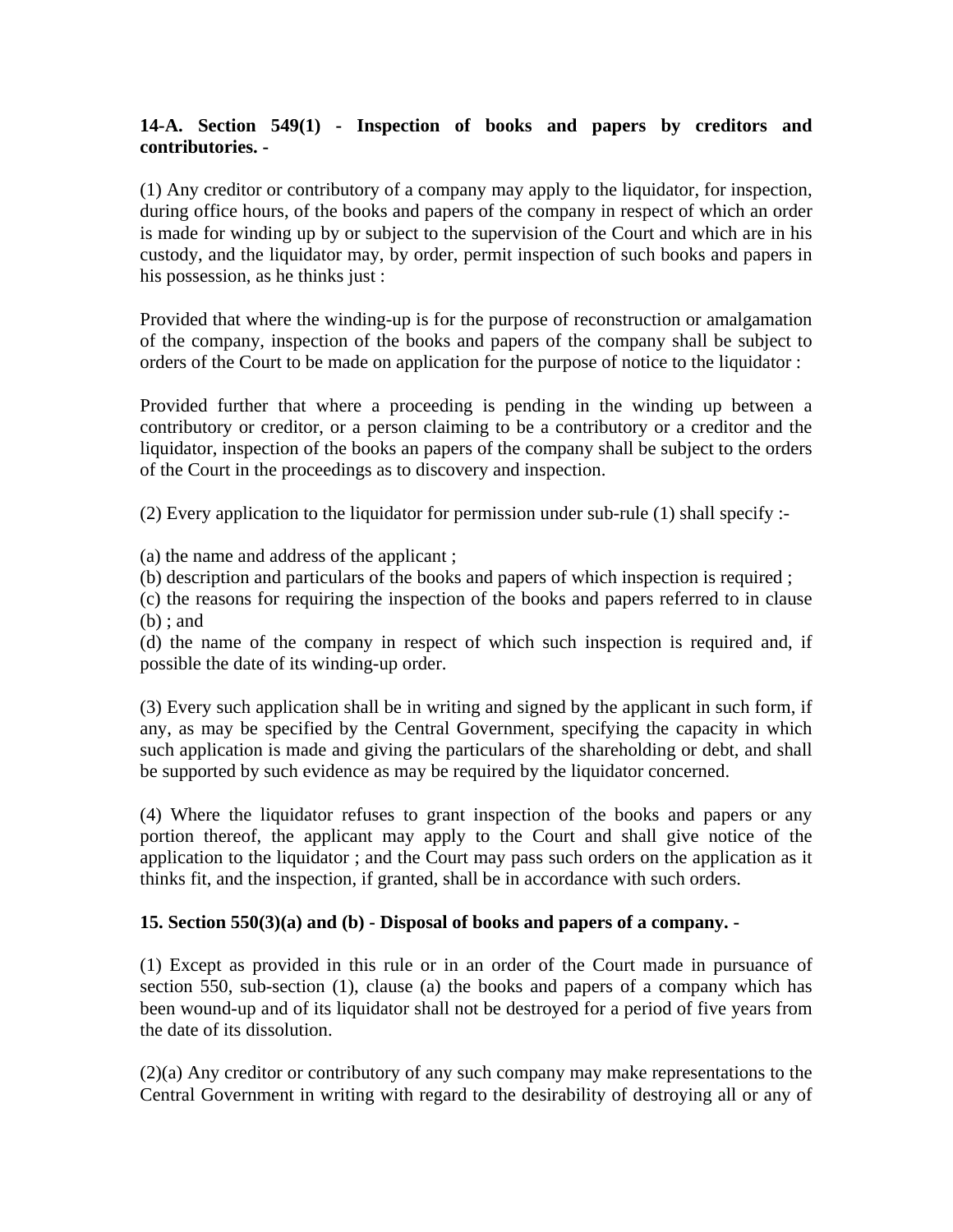the books and papers of the company and of its liquidator, at an earlier time than that specified in sub-rule  $(1)$ .

(b) The liquidator of any such company may also make representations to the Central Government in writing with regard to the desirability of destroying all or any of these books and papers and those of the company at an earlier time than that specified in subrule (1).

(3)After considering the representations made to it under clause (a) or clause (b) of subrule (2), as the case may be, and giving to all persons concerned in the matter, such opportunity, if any, as may, in the opinion of the Central Government, be reasonable in the circumstances to make their representations if any, to it in writing the Central Government may direct either

(a) that the period of five years specified in sub-rule (1) shall be reduced to such extent as it may deem just and proper ; or

(b) that period shall remain unaltered.

(4) Any creditor or contributory of the company may appeal to the Court from any direction given by the Central Government under sub-rule (3).

(5)(a) After giving such opportunity, if any, as may, in the opinion of the Central Government, be reasonable in the circumstances, to all persons concerned in the matter, to make representations if any, to it in writing, the Central Government may for reasons to be recorded by it in writing, vary or rescind any direction made by it under these rules.

(b) Any creditor or contributory of the company may appeal to the Court from any direction given by the Central Government under clause (a).

(6) Every appeal under sub-rule (4) or clause (b) of sub-rule (5) from any direction of the Central Government shall be preferred within ninety days of the making of the direction :

Provided that an appeal may be admitted after the period aforesaid, if the appellant satisfies the Court that he had sufficient cause for not preferring the appeal within that period.

(7) No direction given by the Central Government under sub-rule (3) or clause (a) of subrule (5) shall be inconsistent with any order made by the Court on an appeal preferred to it under these rules or on an application made to it under clause (a) of sub-section (1) of section 550.

(8) Any special or other resolution passed, by any such company or such other authority as may be competent in this behalf for the destruction of all or any of the books and papers of the company and of its liquidator before the expiry of the period of five years specified in sub-rule (1) or of such shorter period as may be fixed by the Central Government or the Court in pursuance of these rules shall have effect as if for the period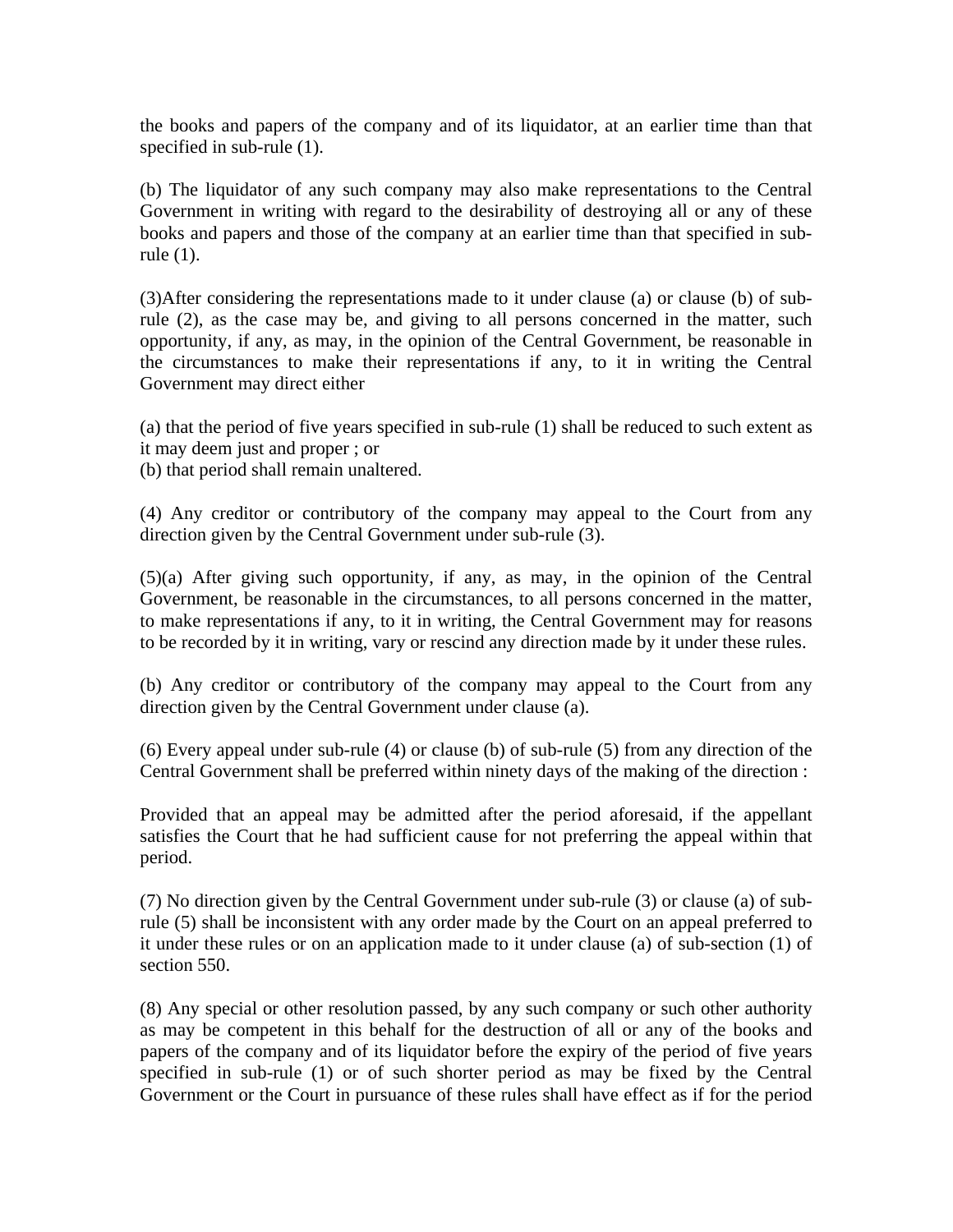mentioned in the resolution, the period of five years or the shorter period aforesaid had been substituted.

(9) Where any application or appeal is made to the Court for the destruction of all or any of the books and papers of a company and of its liquidator before the expiry of the period of five years referred to in sub-rule (1) or of such shorter period, if any, as may have been fixed by the Central Government under sub-rule (3) or clause (a) of sub-rule (5), as the case may be, the application or appeal shall not be heard unless a copy thereof has been served on the Central Government by the applicant or appellant and not less than one month has expired from the date on which the copy is so served.

# **16. Section 592(1)(a) - Certification of document of Foreign Companies. -**

(1) A copy of any charter, statutes, memorandum and articles, or other instrument constituting or defining the constitution company shall be duly certified to be a true copy as provided in sub-rules  $(2)$ ,  $(3)$  and  $(4)$  or as provided in sub-rule  $(5)$  as the case may require.

(2) If the company be incorporated in a country outside the Commonwealth, the copy aforesaid shall be certified-

(a) by an official of the Government to whose custody the original is committed ; or (b) a Notary (Public) of such country ; or (c) by an officer of the company.

(3) The signature or seal of the official referred to in clause (a) of sub-rule (2) or the certificate of the Notary (Public) referred to in clause (b) of that sub-rule shall be authenticated by a diplomatic or consular officer empowered in this behalf under section 3 of the Diplomatic and Consular Officers (Oaths and Fees) Act, 1948 (XL of 1948), or where there is no such officer, by any of the officials mentioned in section 6 of the Commissioners of Oaths Act, 1889 (52 and 53 Vic. C. 10), or in any Act amending the same.

(4) The certificate of the officer of the company referred to in clause (c) of sub-clause (2) shall be signed before a person having authority to administer an oath as provided under section 3 of the Diplomatic and Consular Officers (Oaths and Fees) Act, 1948 (XL of 1948), or as the case may be, by section 3 of the Commissioners of Oaths Act, 1889 (52 and 53 Vic, C. 10) the status of the person administering the oath in the latter case being authenticated by any official specified in section 6 of the Commissioners of Oaths Act, 1889 (52 and 53 Vic. C. 10) or in any Act amending the same.

(5) If the company be incorporated in any Part of the Commonwealth, the copy of the document referred to in sub-rule (1) shall be certified as a true copy ;

(a) by an official of the Government to whose custody the original of the document is committed ;or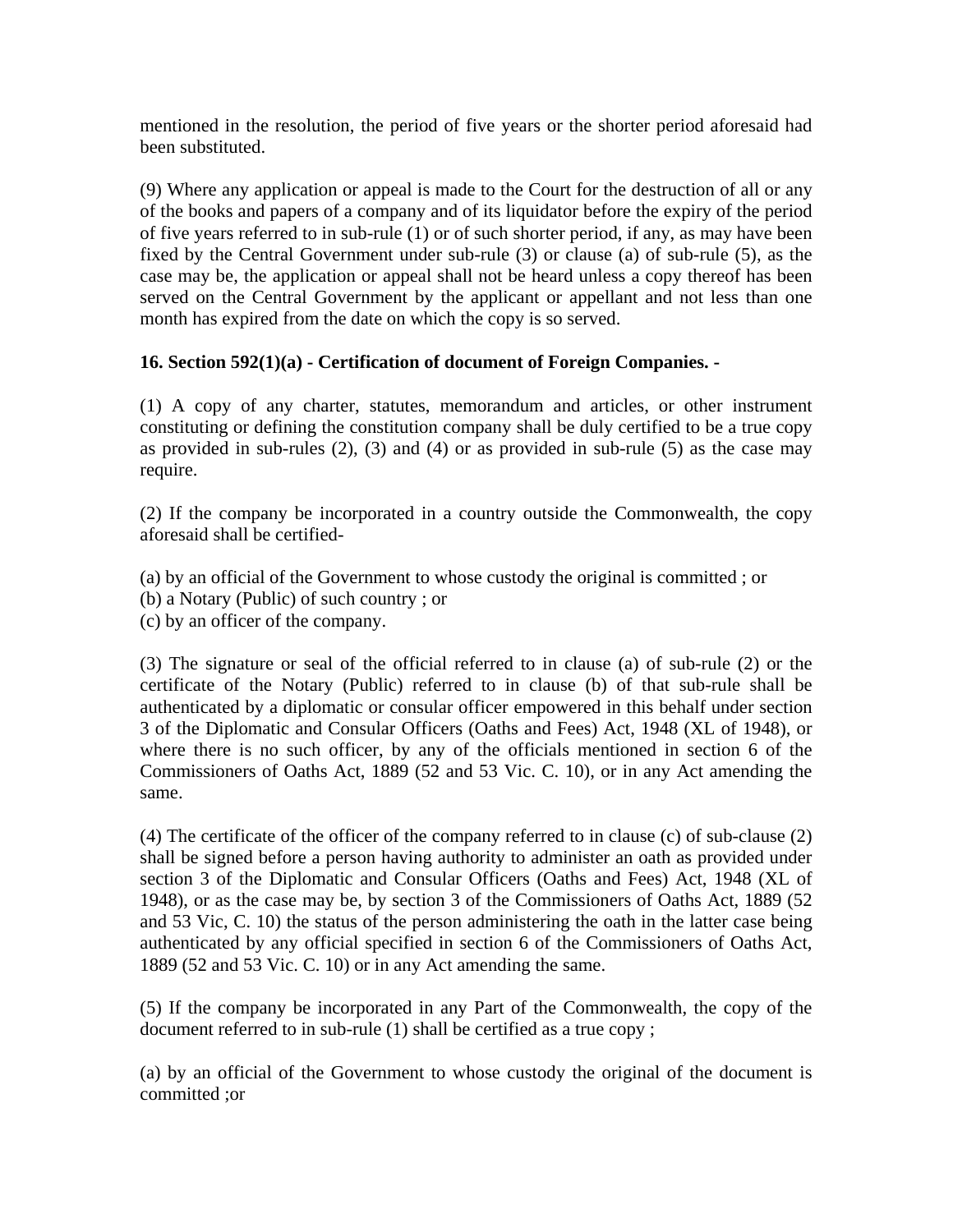(b) by a Notary (Public) in that Part of the Commonwealth ; or

(c) by an officer of the company, on oath before a person having authority to administer an oath in that part of the Commonwealth.

# **17. Section 592, 593 and 605 - Authentication of documents of foreign companies. -**

(1) Translation into English of documents required to be filed with the Registrar in pursuance of section 592, 593 or 605 shall be certified to be correct as provided in subrule (2) or sub-rule (3), as the case may require.

(2) Where any such translation is made outside India, it shall be authenticated by the signature and the seal, if any-

(a) of the official having custody of the original ; or (b) of a Notary (Public) of the country (or part of the country) where the company is incorporated :

Provided that where the company is incorporated in a country outside the Commonwealth the signature or seal of the person so certifying shall be authenticated by a diplomatic or consular officer empowered in this behalf under section 3 of the Diplomatic and Consular Officer (Oaths and Fees) Act, 1948 (XL of 1948), or where there is no such officer, by any of the Officials mentioned in section 6 of the Commissioners of Oaths Act, 1889 (52 and 53 Vic. C. 10), or in any Act amending the same.

(3) Where such translation is made within India, it shall be authenticated-

(a) by an advocate, attorney or pleader entitled to appear before any High Court ; or (b) by any affidavit of some person having, in the opinion of the Registrar, an adequate knowledge of the language of the original and of English.

# **18. Section 593 - Return to be delivered to Registrar by foreign company in case of alteration. -**

(1) Notice of any alteration in any instrument, referred to in clause (a) of section 593 or any particulars referred to in clause (b) or (c) of that section, shall be delivered to the Registrar on or before the 31st January, of the year following the year in which the alteration was made or occurred.

(2) Notice of any alteration in the particulars referred to in clause (d) or (e) of that section shall be delivered to the Registrar within one month from the date on which the alteration was made or occurred.

#### **18-A. Section 594 - Accounts of foreign company. -**

The documents referred to in clause (a) of sub-section (1) and in sub-section (3) of section 594 shall be delivered to the Registrar within a period of nine months of the close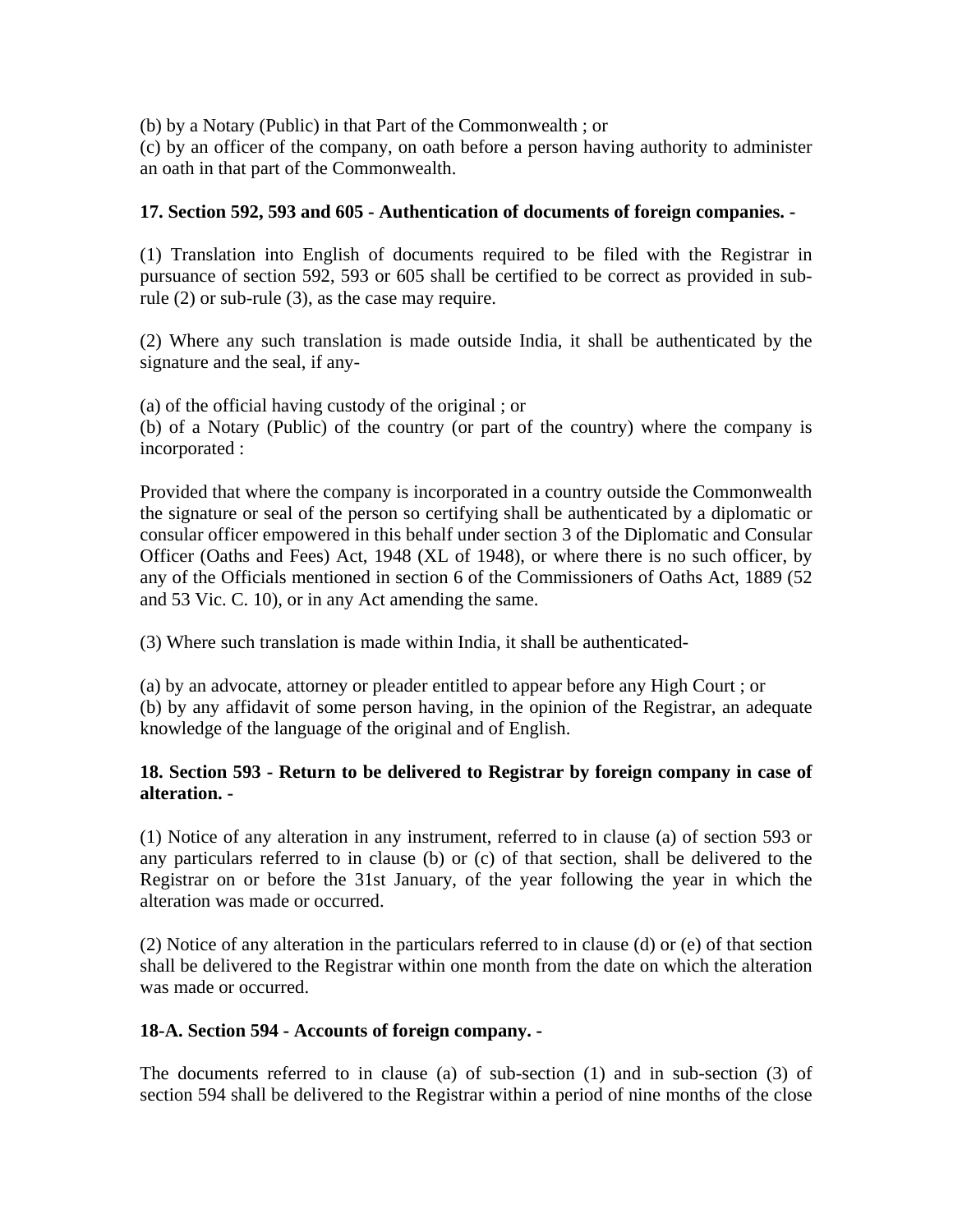of the financial year of the foreign company to which the documents relate :

Provided that the Registrar may, for any special reason, and on the application made in writing by the foreign company concerned, extend the said period by a period not exceeding three months.

### **19. Translation of documents other than those under Part XI of the Act. -**

If any document, or any portion of any documents, required to be filed by, or registered with, the Registrar or containing any fact required to be recorded by him, in pursuance of any provision of the Act contained in any part of the Act (except Part XI) is not in English or in Hindi language, a translation of that document or portion either in English or Hindi certified by a responsible officer of the company to be correct, shall be attached to each copy of the document which is furnished to the Registrar.

# **20. Section 601 - Fee for registration of document by foreign company. -**

The fee to be paid to the Registrar in pursuance of section 601 for registering any document relating to a foreign company shall be Rs. 1000/-

# **20.A General - Copy to be forwarded to the Registrar when application made to Central Government. -**

(1) A copy of every application together with a copy of each of the documents enclosed therewith, made in pursuance of sub-section (1) of section 31, sub-section (4) of section 43-A, section 198, section 309, section 387 or under any of the sections referred to in sub-section (1) of section 640-B, shall be forwarded by the company to the Registrar of Companies concerned simultaneously with the application to the Central Government.

(2) Any person having any objection to a proposal contained in a notice issued in pursuance of section 640-B shall, if he so desires, communicate his objection in writing duly substantiated to the Secretary, Department of Company Affairs and Insurance, Ministry of Finance, New Delhi, as early as possible after the publication of the notice in the newspapers. No objection received by the Central Government after thirty days of the publication of such a notice would be considered.

**20B. Section 621A.** Application under section 166, 210, 394, 560 and 621A of the Act shall be made to the Registrar of Companies in Form 61.

**20C –** Every company shall file document with the Register of Companies under sections 18, 31, 44, 60, 77A, 488, 497, 509, 516, 551 and 555 of the Act and rules 313, 315, 327, 331, 335 of the Companies (Court) Rules, 1959 and rule 10 of the Companies (Acceptance of Deposit) Rules, 1979 together with Form 62.

**20D - Section 620A. -** Application for declaration as Nidhi company shall be made to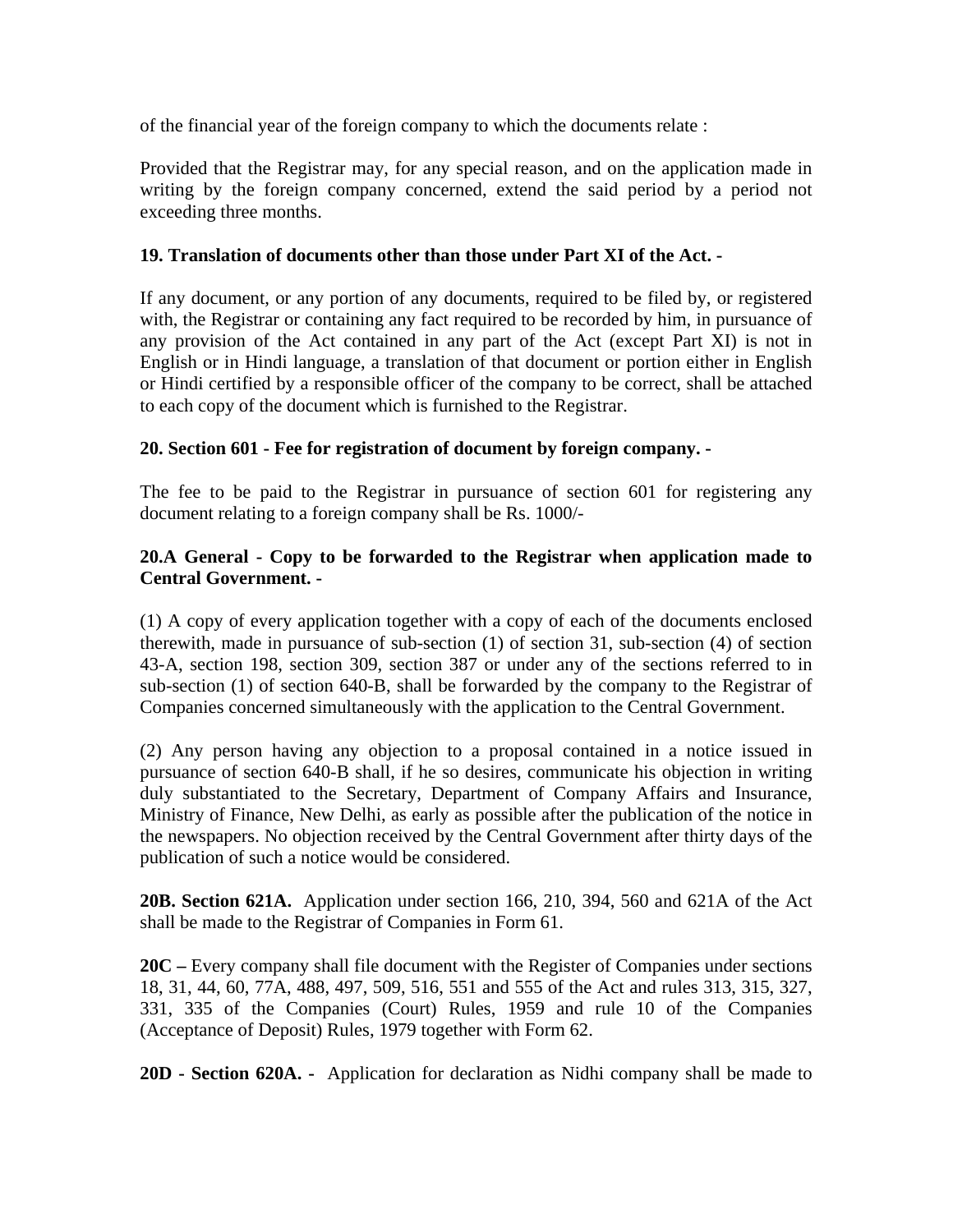the Central Government in Form 63.

**20E – Section 620A -** Application for opening branch or branches by a Nidhi company, pursuant to notification number GSR 555 $(E)$  dated 26<sup>th</sup> July 2001, shall be made to the Central Government in Form 64.

**20F –** Application for extension of time or exemption under section 58A(8) and information and explanation on reservations and qualifications contained in the cost audit report by a company under section 233B(7) of the Companies Act, 1956 shall be made to the Central Government in Form 65.

# **21. Power of Central Government to relax Rules 16, 17 and 19. -**

Where the Central Government is satisfied that, it is not practicable to certify a copy of translation as provided in Rule 16, 17 or 19 as the case may be, the Central Government may after recording its reasons in writing permit the copy of translation to be treated as a certified copy, if such conditions, if any, as may be imposed by the Central Government in that behalf are (duly) fulfilled.

# **21A. Fees for Inspection of documents etc. -**

The fee payable in pursuance of the following provisions of the Act, shall be-

|                                                                                                                                                                                                                                      |                                |  |  |                                                        |  |  |  | (1) Clause (a) of sub-section (1) of section rupees ten.    |
|--------------------------------------------------------------------------------------------------------------------------------------------------------------------------------------------------------------------------------------|--------------------------------|--|--|--------------------------------------------------------|--|--|--|-------------------------------------------------------------|
|                                                                                                                                                                                                                                      |                                |  |  |                                                        |  |  |  | (2) Clause (b) of sub-section (1) of section 118 rupee one. |
|                                                                                                                                                                                                                                      |                                |  |  |                                                        |  |  |  | (3) Sub-section (2) of section rupees ten.                  |
|                                                                                                                                                                                                                                      |                                |  |  |                                                        |  |  |  | (4) Clause (b) of sub-section (2) of section rupees ten.    |
|                                                                                                                                                                                                                                      |                                |  |  |                                                        |  |  |  | (5) Clause (b) of sub-section (3) of section rupee one.     |
|                                                                                                                                                                                                                                      |                                |  |  |                                                        |  |  |  | (6) Sub-section (2) of section rupee one.                   |
|                                                                                                                                                                                                                                      |                                |  |  |                                                        |  |  |  | (7) Clause (a) of sub-section (1) of section *rupees fifty. |
|                                                                                                                                                                                                                                      |                                |  |  | $(8)$ Clauses (b) of sub-section $(1)$ of section 610- |  |  |  |                                                             |
|                                                                                                                                                                                                                                      | for copy of certificate<br>(i) |  |  |                                                        |  |  |  | of *rupees fifty.                                           |
| (ii) for copy of extracts of other documents<br>rupees twenty-five<br>including hard copy of such documents on<br>per page of the<br>computer readable media the fee of rupees<br>document.<br>twenty-five per page would chargeable |                                |  |  |                                                        |  |  |  |                                                             |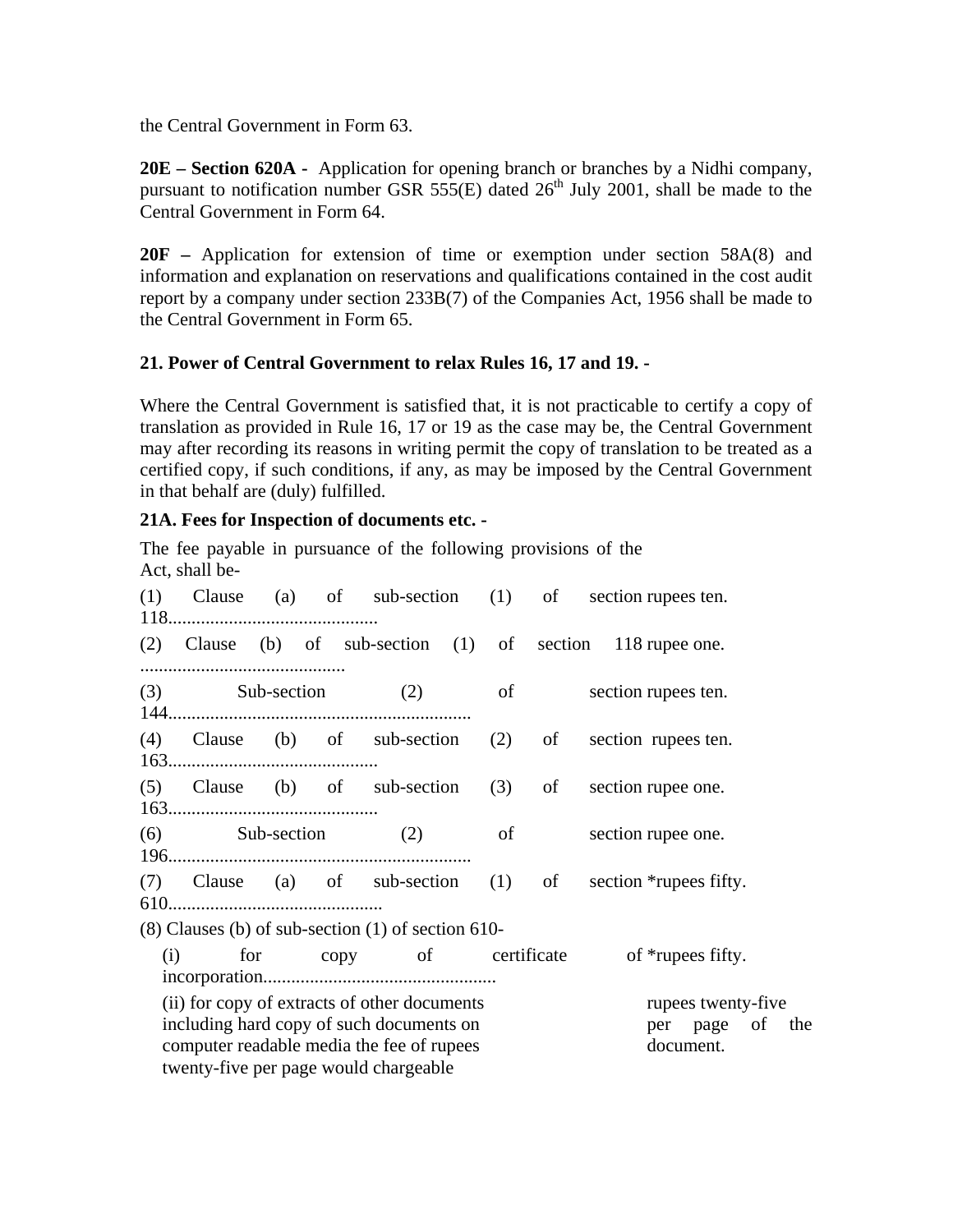#### **22. Payment of fees - Except as otherwise provided elsewhere -**

(1) fees payable to the Registrar in pursuance of the Act or any rule or regulation made or notification issued thereunder shall be paid either to the Registrar in cash or into the Public Account of India at any Treasury or into the Reserve Bank of India or any office of the State Bank of India or any subsidiary thereof acting as the agent of the Reserve Bank of India for credit under the following head, namely : -

| Major    | Alphanumeric code        | Account     | Serial   | Source                  |  |  |  |
|----------|--------------------------|-------------|----------|-------------------------|--|--|--|
| Head     | description              | Code        | Code     | category<br>check digit |  |  |  |
| 1475     | Other<br>general         | 147500105   | 14750006 | 113                     |  |  |  |
|          | Economic service         |             |          |                         |  |  |  |
| 1475-00- | Regulation of joint      |             |          |                         |  |  |  |
| 105      | stock companies:         |             |          |                         |  |  |  |
|          | (a) Registration fees    | 14750010599 | 14750032 | 114                     |  |  |  |
|          | (b) Filing fees          | 14750010598 | 14750033 | 117                     |  |  |  |
|          | inspection<br>and<br>(c) | 14750010597 | 14750034 | 112                     |  |  |  |
|          | copying fee              |             |          |                         |  |  |  |
|          | (d) other fees           | 14750010596 | 14750035 | 119                     |  |  |  |

"(2) fees payable to the Central Government in pursuance of the Act or any rule or regulation made or notification issued there under other than those payable under sub-section (2) of section 451 of the Act shall be paid into the Public Account of India at any Government treasury or into the Reserve Bank of India or any office of the State Bank of India or any subsidiary thereof acting as these agent of the Reserve Bank of India for credit under the following head, namely :

| Major<br>Head   | Alphanumeric code Account<br>description                                             | Code              | Serial<br>Code | Source<br>category<br>check digit |
|-----------------|--------------------------------------------------------------------------------------|-------------------|----------------|-----------------------------------|
| 1475            | Other                                                                                | general 147500105 | 14750106       | 113                               |
| 1475-00-<br>105 | Economic service<br>Regulation of joint 14750010596 14750035 119<br>stock companies: |                   |                |                                   |

(3) Fees payable to the Central Government in pursuance of sub-section (2) of section 451 of the Companies Act, 1956, shall be paid into the Public Account of India at any Government treasury or into the Reserve Bank of India or any office of the State Bank of India or any subsidiary thereof acting as the agent of the Reserve Bank of India for credit under the following head, namely : -

| Major           | Alphanumeric code Account               |                      | Serial   | Source                  |
|-----------------|-----------------------------------------|----------------------|----------|-------------------------|
| Head            | description                             | Code                 | Code     | category<br>check digit |
| 1475            | Other<br>Economic service               | general 147500105    | 14750106 | 113                     |
| 1475-00-<br>105 | Regulation of joint<br>stock companies: |                      |          |                         |
|                 | Other fees                              | 14750010596 14750035 |          | 119                     |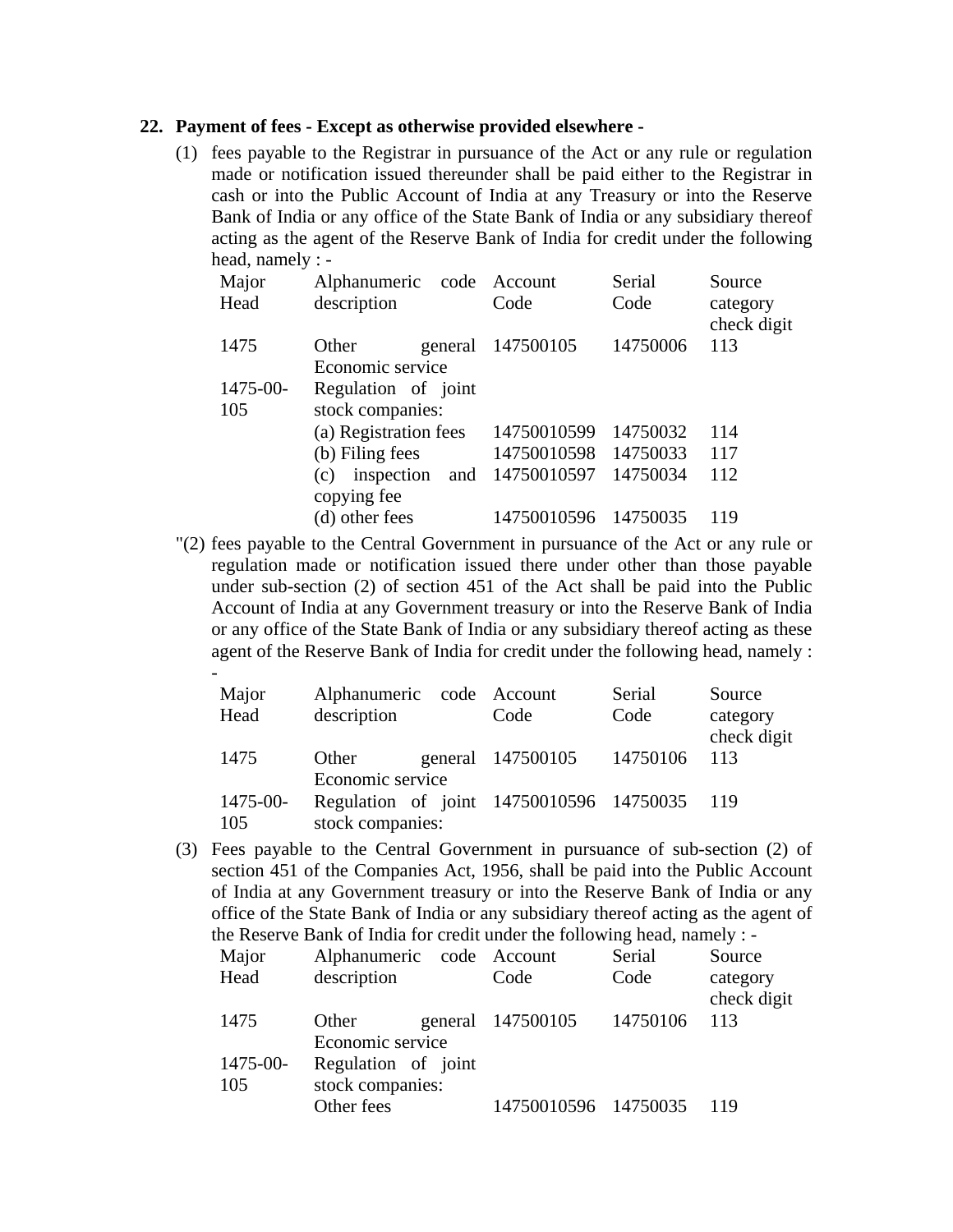"Provided that the fees payable to the Registrars may be paid also through postal orders (where the amount involved does not exceed fifty rupees) or through cheques or bank drafts payable at and/or drawn on post offices or banks, as the case may be, located at the same city or town as the office of the Registrar :

Provided further that, where a fee payable to the Registrar is paid through postal orders, cheques or bank drafts as, aforesaid it shall not be deemed to have been paid unless and until the relevant postal orders, cheques or drafts are cashed and the amount credited."

 "Provided also that, where application is filed through electronic media or through any other computer readable media, the user may choose any one of the following payment options namely, (i) Credit Card; or (ii) Internet Banking; or (iii) Remittance at the Bank Counter or (iv) any other mode as approved by the Central Government. The requisite fee as specified in the Companies (Fees on Applications) Rules, 1968 shall be payable through any of the accredited branches of the following Banks.

- (a) Punjab National Bank
- (b) State Bank of India
- (c) Indian Bank
- (d) ICICI Bank
- (e) HDFC Bank"

#### **23. Payment of dividend to shareholders and interest to debenture-holders. -**

The amount of dividend payable to shareholders and the amount of interest payable to debenture holders under the provisions of the Companies Act, 1956 (1 of 1956) may be rounded off to the nearest rupee and, for this purpose, where such amount contains a part of a rupee consisting of paise, then, if such part is fifty paise or more, it shall be increased to one rupee and if such part is less than fifty paise, it shall be ignored.

### **NOTE : - For details of forms log on to Ministry of Company Affairs website [www.mca.gov.in](http://www.mca.gov.in/) .**

#### **Company Law Department's communique as regards future payments Payment only in Punjab National Bank from 1-10-1976**

Under a changed scheme of Departmental accounting, the Treasury functions hitherto done by the Reserve Bank or the State Bank have been transferred to the public sector banks. The Punjab National Bank has been designated as the public sector bank for the Department of Company Affairs. Accordingly all payments hitherto being made in the Reserve Bank of India or the State Bank of India and Government Treasuries shall hereafter be made in the under mentioned branches of the Punjab National Bank :